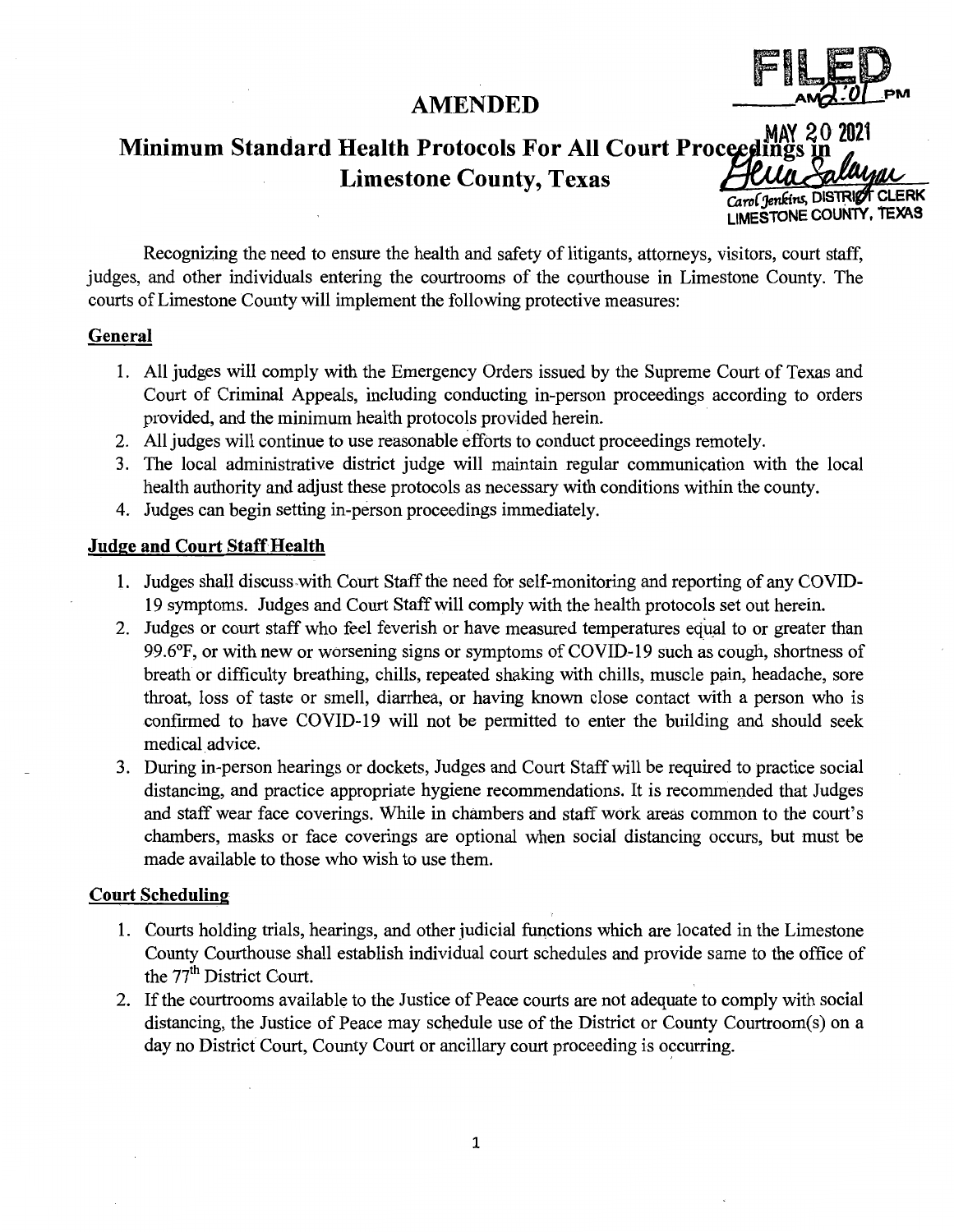#### **Jury Proceedings**

1. A court may conduct an in-person jury proceeding if:

a. to assist with coordination of local resources and to manage capacity issues, the court has obtained prior approval, including a prior approved schedule, for the jury proceeding from the local administrative district judge or presiding judge of the municipal courts, as applicable;

b. the court has considered on the record any objection or motion related to proceeding with the jury proceeding at least seven days before the jury proceeding or as soon as practicable if the objection or motion is made or filed within seven days of the jury proceeding;

c. the court has established communication protocols to ensure that no court participants have tested positive for COVID-19 within the previous 10 days, have had symptoms of COVID-19 within the previous 10 days, or have had recent known exposure to COVID-19 within the previous 14 days;

d. the court has included with the jury summons information on the precautions that have been taken to protect the health and safety of prospective jurors and a COVID-19 questionnaire to be submitted in advance of the jury selection that elicits from prospective jurors information about their exposure or particular vulnerability to COVID19; and

e. the court has excused or rescheduled prospective jurors who provide information confirming their COVID-19 infection or exposure, or their particular vulnerability to COVID-19 and request to be excused or rescheduled.

#### **Vulnerable Populations**

Individuals who are over age 65 and individuals with serious underlying health conditions, such as high blood pressure, chronic lung disease, diabetes, obesity, asthma, and those whose immune systems are compromised such as by chemotherapy for cancer or other conditions requiring such therapy are considered to be vulnerable populations.

1. Attorneys and unrepresented parties shall provide the notice to vulnerable populations to any participants they plan to have attend the proceeding.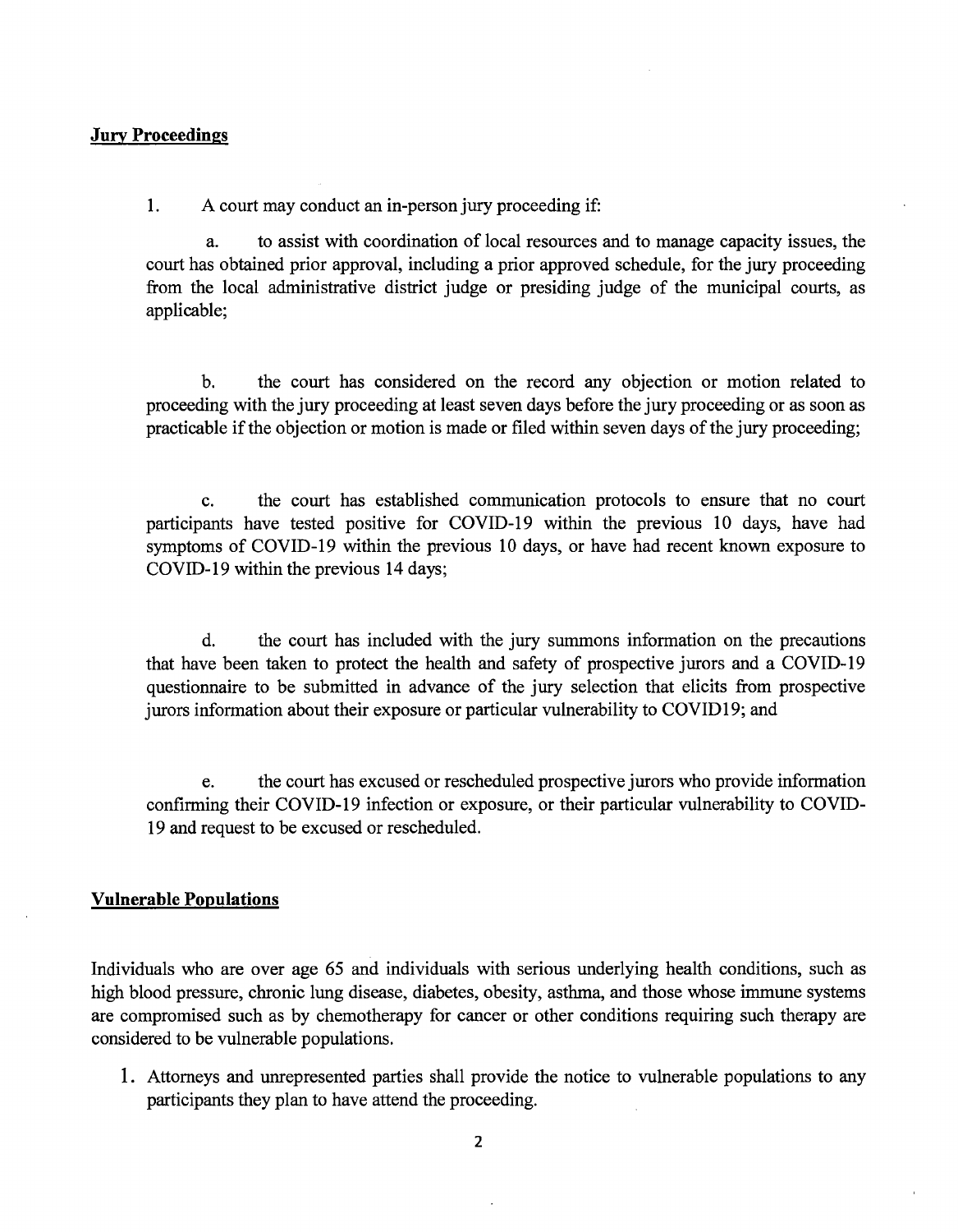2. Vulnerable populations who are scheduled for court will be accommodated by being given an opportunity to appear by teleconference, to submit necessary information in written format when allowed by the existing law or by rescheduling of the in-person hearing until a time after the crisis has diminished.

#### Social Distancing

1. All persons not from the same household who are permitted in the courtroom will be required to maintain adequate social distancing as directed by the court.

#### *Gallery*

- 2. The maximum capacity of the courtroom will be monitored and enforced by court staff.
- 3. The gallery of the courtroom has been marked to identify appropriate social distancing in the seating.

#### Hygiene

- 1. Hand sanitizer dispensers have been placed at the entrances to the building, outside of each courtroom, and inside courtroom.
- 2. Tissues have been placed near the door of the courtroom, at counsel tables, at the witness stand, on the judges' benches, and in the hallways.

## Face Coverings

- 1. When Court proceedings are occurring, it is suggested, but not required that all individuals entering the courtroom wear face coverings.
- 2. Individuals will be encouraged to bring cloth face coverings with them, but if the individual does not have a cloth face covering, a disposable face mask will be provided.
- 3. Face coverings may be removed as necessary to communicate, with the approval of the Court.

## Cleaning

- 1. When Court proceedings are occurring, Court building cleaning staff will clean the common areas of the court building so that common spaces are cleaned at least every eight (8) hours.
- 2. Court building cleaning staff have been trained on proper cleaning techniques and provided appropriate personal protective equipment.

#### Other

1. Any of the trial courts of Limestone County may take any other reasonable action necessary to avoid exposing court proceedings to the threat of COVID-19.